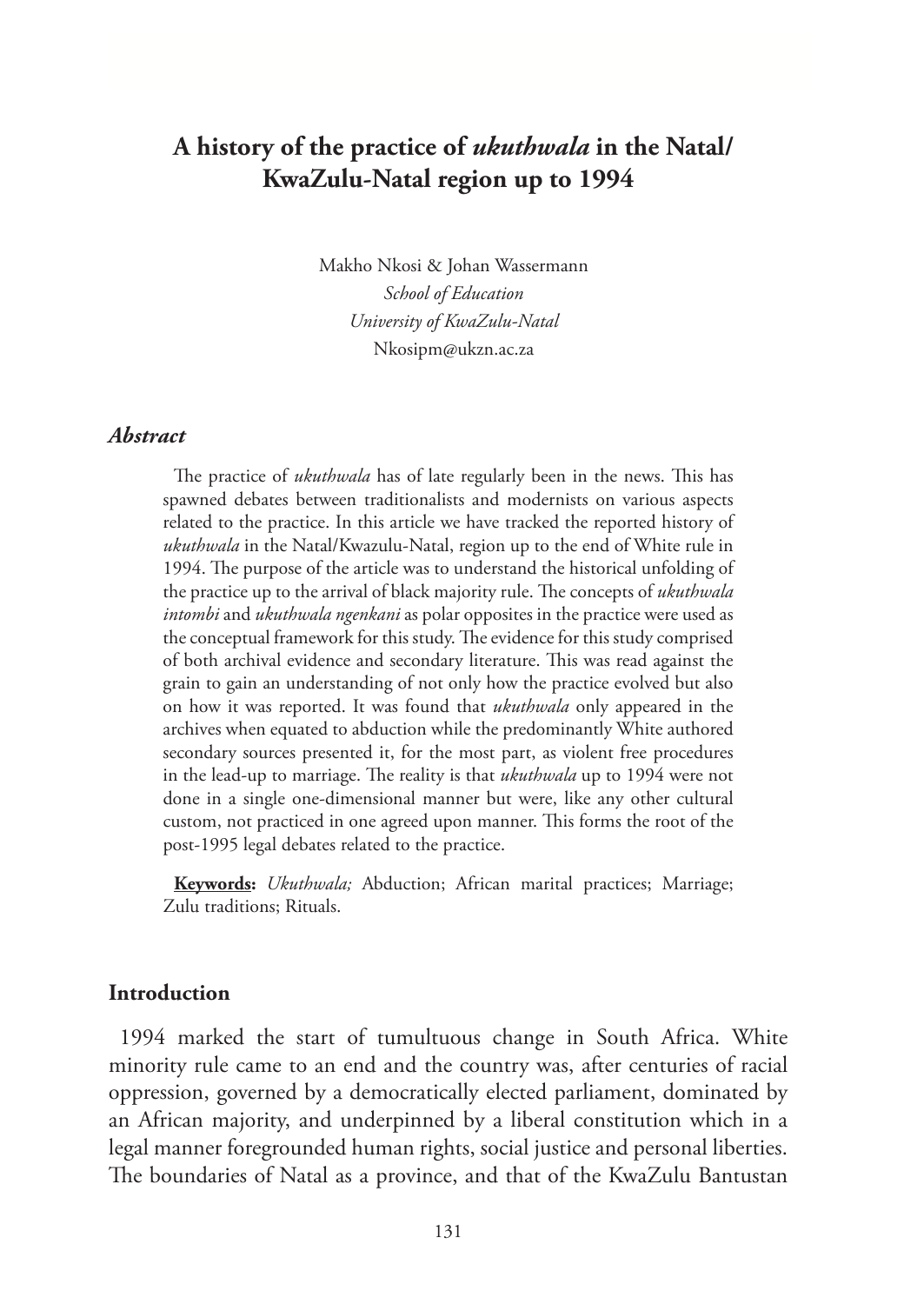were also redrawn and the region was renamed KwaZulu-Natal. The post-1994 era also ushered in a period of cultural rethinking, liberty, renewal and openness. This was especially made possible by the then president of South Africa, Thabo Mbeki's African Renaissance speech and ideas. One practice that came to the fore during this time-period against the backdrop as outlined was *ukuthwala.*

Semantically the word *ukuthwala* has a range of different meanings in isiZulu. The word *ukuthwala*, for example, means to carry something on your head, because it is too heavy to carry in your hands. This can be wood, luggage or a bucket of water with an intention to transport something from one place to another. Whereas, the word *ukuthwala* also denotes wearing something on your head such as a hat, or an *iduku* (a headdress), with the aim of protecting your head from the sun or the rain or just for warmth especially during cold weather, or for whatsoever reason but even though you wear it, it is still referred to as *ukuthwala.* Usually, an *iduku* (a headdress) is worn by engaged / married women as compliance to the custom of *ukuhlonipha* (respect) of the in- laws. These women are not allowed to show their heads in front of their in-laws especially men hence they should wear or *thwala iduku*. Sometimes, when used alongside another noun it forms a blend. When this happens the literal meaning of the word, to carry, becomes subsumed. This usually happens in expressions or proverbial sayings. Dent and Nyembezi<sup>1</sup> give several such examples: *ukuthwala amaphiko* (to show off); *ukuthwala ikhanda* (to be rude) and *ukuthwala ilunda* (to be proud). Furthermore, when the word *ukuthwala* changes its form, the meaning can also change. For example, *ukuzithwala*, which literally means to carry oneself can also functionally mean to be pregnant or to be arrogant. Another meaning of *ukuthwala* is the practice of acquiring supernatural powers that enables one to become rich, powerful or to have more dignity. In this practice a person, usually a man, goes to a traditional healer who will provide medication and oversee the completion of certain rituals in order to acquire the power, dignity or the longed for riches.

But *ukuthwala* also has another meaning. It can refer to the act of forcing the opening up of the marriage negotiation process when it is proving difficult to do so under normal circumstances. In a crude sense this is done by the actual carrying away of a young woman by a group of young men to the

<sup>1</sup> GR Dent and CLS Nyembezi, *Scholar's Zulu dictionary: English-Zulu, Zulu-English* (Pietermaritzburg, Shuter & Shooter, 2009), p. 500.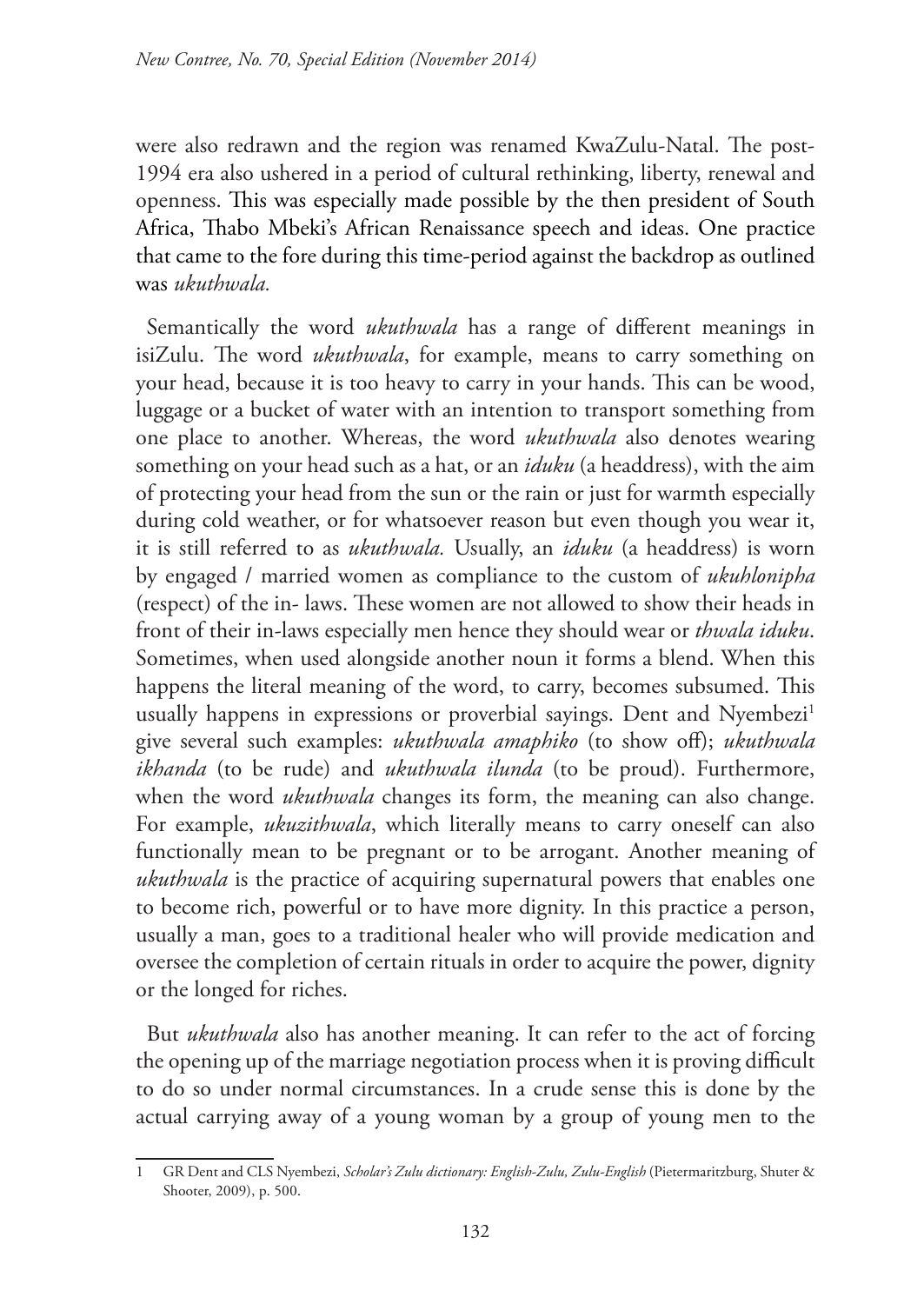house of a young man who aims to marry her. In most cases during the process of *ukuthwala* the prospective husband is there with a group of his peers to identify the woman he loves and whom he intends to carry away with marriage as the intention. Sometimes he is not there on the day of *ukuthwala* but had already pointed her out to his peers, or if the woman is from the local area, she is already known. It is crucial to highlight that before *ukuthwala* is executed intensive research about the target woman is carried out by the prospective husband; for example, in order to locate the young woman's whereabouts, it has to be known how often and when she goes out, be it to the shop, to the river, to the fields or to school in order to locate her easily. Knowledge about her friends is also equally important as this works towards the prospective husband's favour in conniving with her friends and even with her sisters who would take her out of the home for her to be carried away without her knowledge. Furthermore, a prospective husband does so having prepared his own family, for example, regarding what will be done by his parents and sisters when the "bride to be" arrives at his home as there are rituals to be performed in welcoming the "bride to be". Rituals cannot be performed without the knowledge of his family. Furthermore, the following day he has to send *abakhongi* (the marriage negotiators) to the family of the 'bride to be' to tell them to *funela nganeno* (to inform a girl's family that their girl is safe and is with his family). Then, a girl's parents will send a messenger to the girl to get her consent if marriage negotiations could be opened up. If she agrees, then proceedings begin, but if she does not, then negotiators will only pay *inkomo yokuthwala* (the penalty fee) and leave. However, if the man who carried her away had sexual intercourse with her, as the case may be in contemporary times which is contrary to the traditional *ukuthwala* where no sexual intercourse would have taken place until marriage is consummated with the girl's consent, then he has to pay *ingquthu kanina (*penalty fee*).* This practice is referred to as *ukuthwala intombi* (to carry a young woman). A second more sinister meaning related to *ukuthwala* is when it refers to *ukuthwala ngenkani* (forcible bride abduction). In this sense it speaks of a performative act that is linked to coercive sex and sexual violence.*Ukuthwala* as a custom, however, be it from the perspective of the carriers, the one being carried away or the bystanders is not a one-dimensional practice experienced in a repeated similar manner.As a practice, like any other, it has morphed and evolved over space and time as political, economic and social circumstances have changed. As a result a grey area exists between the extremes of *ukuthwala intombi* and *ukuthwala ngenkani*. Indeed, it is worth reiterating that there is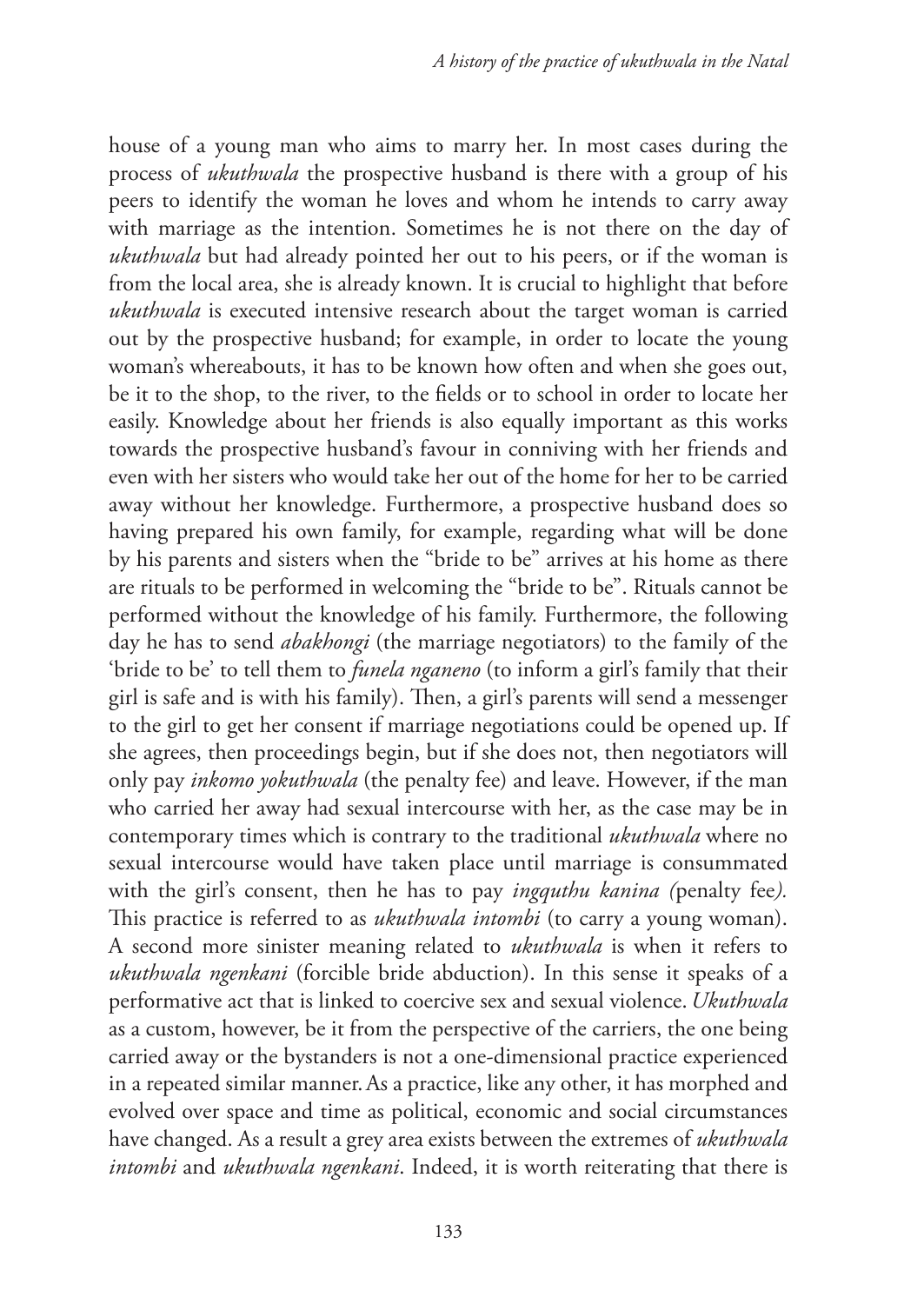a difference between *ukuthwala intombi* (which is characterised by traditional elements of Zulu culture, which is also consensual and characterised by a lack of violence and lack of sexual coerciveness) and *ukuthwala ngenkani* (which is the direct opposite of traditional *ukuthwala*, characterised by violence and physical assault of a woman, gross violation of a woman's rights and bodily integrity, lack of a woman's consent, sexual abuse and happens against the age of consent) and various reasons for the practice prevail which are determined by different contexts.*<sup>2</sup>*

Evidence for the grey area referred to above is to be found in the avalanche of reports that proliferated from the practice post-1994. Critical newspaper reporting had it that, "South African girls as young as 12 years old are being abducted, locked up, raped and forced into marriages under the pretext of an age-old custom of *ukuthwala*"3 and "Parents sell girls as child brides … teens as young as 14 are kidnapped, locked up and tradition is used as an excuse for 'horrific child rape'".<sup>4</sup> As a result a range of commentators expressed their outrage and disagreement with *ukuthwala* as a practice and deemed it illegal.5 Others pointed to what they viewed as the gender and human rights-based violations of the practice.<sup>6</sup>

Not all, however, necessarily shared the negative sentiments related to *ukuthwala*. Seleoane,7 for example argued against referring to *ukuthwala* as merely abduction which to him was illegal from start to finish. To him *ukuthwala* is a custom and customs are legal. As a result the term *yisiko* (customary) or the phrase *yisiko lethu* "it is our culture" was foregrounded as a means of explaining *ukuthwala* by those in support of the practice. Strong backing for this kind of thinking about *ukuthwala* came from, amongst other traditional leaders, Mandla Mandela, the *Inkosi* (traditional leader) of the Mvezo traditional council and grandson of Nelson Mandela. He defended *ukuthwala* and cautioned that "when you are going to discuss culture do

<sup>2</sup> PM Nkosi, "'Ingcwaba Lentombi Lisemzini': A socio-cultural and gendered construction of *ukuthwala* among the Zulu people in selected rural areas of KwaZulu-Natal" (PhD, UKZN, 2012), pp. 6-9.

<sup>3</sup> T Thulo, "Lock up your daughters", *Sunday Tribune*, 9 March 2003, p. 3.

<sup>4</sup> C Prince, "Parents sell girls as child brides", *Sunday Times*, 31 May 2009, p. 1.

<sup>5</sup> L Mashile, *Ukuthwala* [Television documentary], *Latitude,* 11 April, 2006; Z Mfono, "The custom of bride abduction holds its own against time", *Agenda*, 16(45), 2000, pp. 76-80; JM Molapo, *A Christian analytic approach of marriage through abduction among the Basotho people of Lesotho: A challenge for pastoral care ministry* (MA, UP, 2004), pp. 81-82.

<sup>6</sup> L Mashile, *Ukuthwala* [Television documentary], *Latitude,* 11 April, 2006; Z Mfono, "The custom of bride abduction...", *Agenda*, 16(45), 2000, pp. 76-80; V Reddy, "African feminisms, sexuality in Africa: Some trends, transgressions and tirades", *Agenda,* 62, 2004, pp. 3-11.

<sup>7</sup> M Seleoane, "King Mswati's actions unacceptable in modern times", *The Herald*, 21 April 2005, p. 5.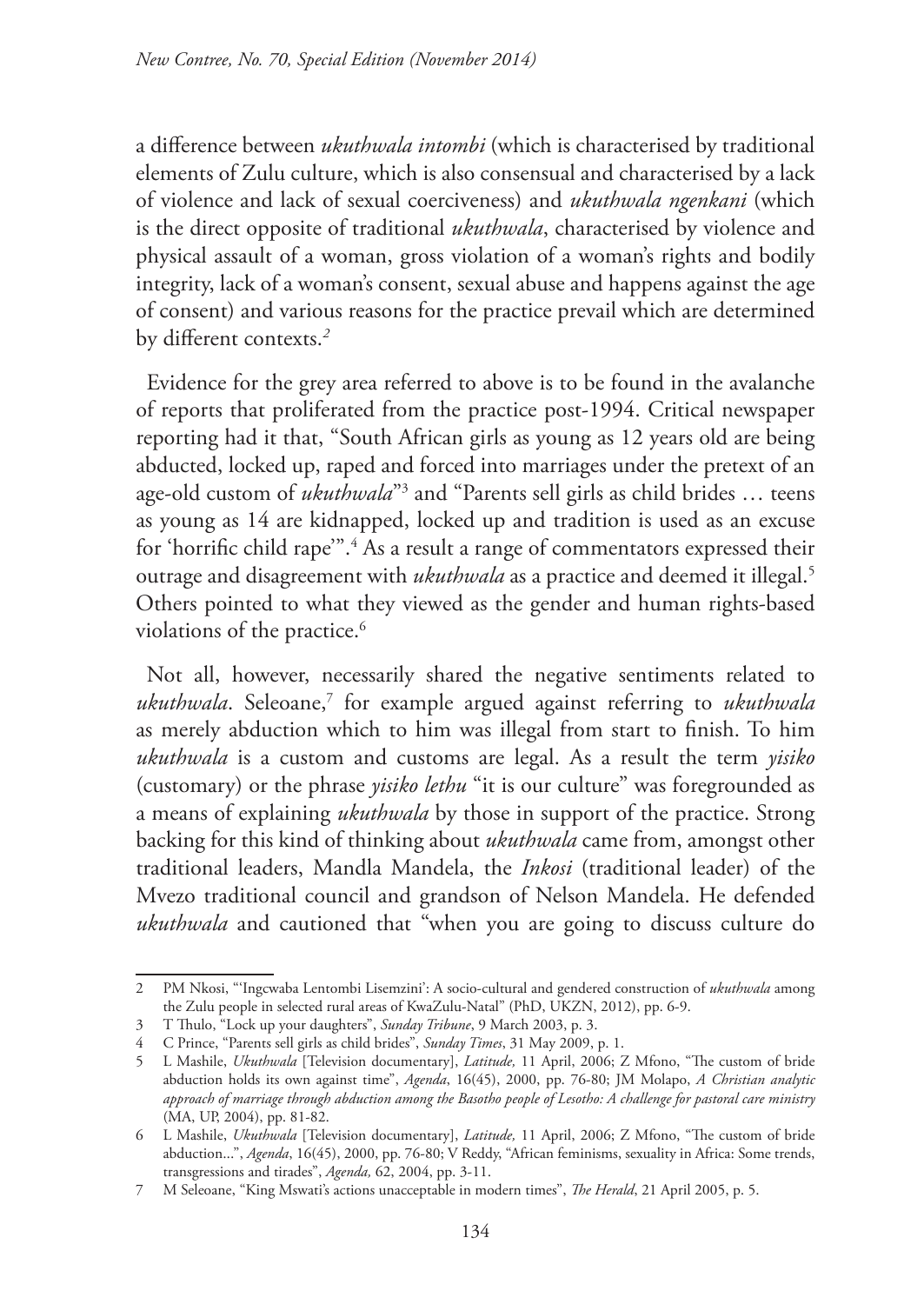not even try to bring in White notions as such an approach will turn things upside down".8 Along similar lines it is argued by Thatcher that media reports confirm the view that contemporary societies often explain African cultures from a European perspective, and portray them as barbaric, primitive and oppressive to women, hence they need to be "identified", "scrutinised" and "regulated or stopped" by law.<sup>9</sup>

Within the two schools of thought on *ukuthwala* the constitution; rights to culture and dignity; human rights; individual rights; customary law; the notion of Western and African views and the rights of children to be protected were, amongst others, used as ammunition in trying to justify the two main positions. Although it has been argued that the legal status of custom is not determined by history we wanted to find out what *ukuthwala* looked like prior to the openness of debate and practice it is experiencing post-1994.

The purpose of this article is therefore to track, in a chronological manner, the reported history of the custom of *ukuthwala* in the Natal/ KwaZulu-Natal region. In focussing on the historical unfolding of the custom we have employed both primary and secondary evidence. These were read against the grain – a process which was made easier by the fact that one of the authors is a cultural insider. This we did so as to develop a deep understanding of *ukuthwala* and how it has been reported over time. The focus of the article is therefore on understanding, in an interpretivist manner, whether the current practices of *ukuthwala* have historical claims to validity or if it has, as has happened to many other customs, been reimagined over time so as to suit the ever changing contemporary needs.

## **The practice of** *ukuthwala* **– from ancient times to ±1994**

As a first step in tracking the practice of *ukuthwala* we undertook an against the grain reading of the available primary and secondary sources for the period up to 1994. Thereafter the primary sources were compared and contrasted to the available secondary sources so as to draw some conclusions on the practice of *ukuthwala* during this period. To achieve such an understanding we have delineated our article into a distinct era – pre-colonial times to ±1994. We have decided to use  $\pm 1994$  as the temporal beacon for this era because it was

<sup>8</sup> C van der Westhuizen, *"*When 'culture' clashes with gender rights", *Mail and Guardian*, 2 December 2011, p. 1.

<sup>9</sup> A Thatcher, "Some issues with 'some issues' in human sexuality", *Theology and Sexuality*, 11(3), 2005, pp. 9-29.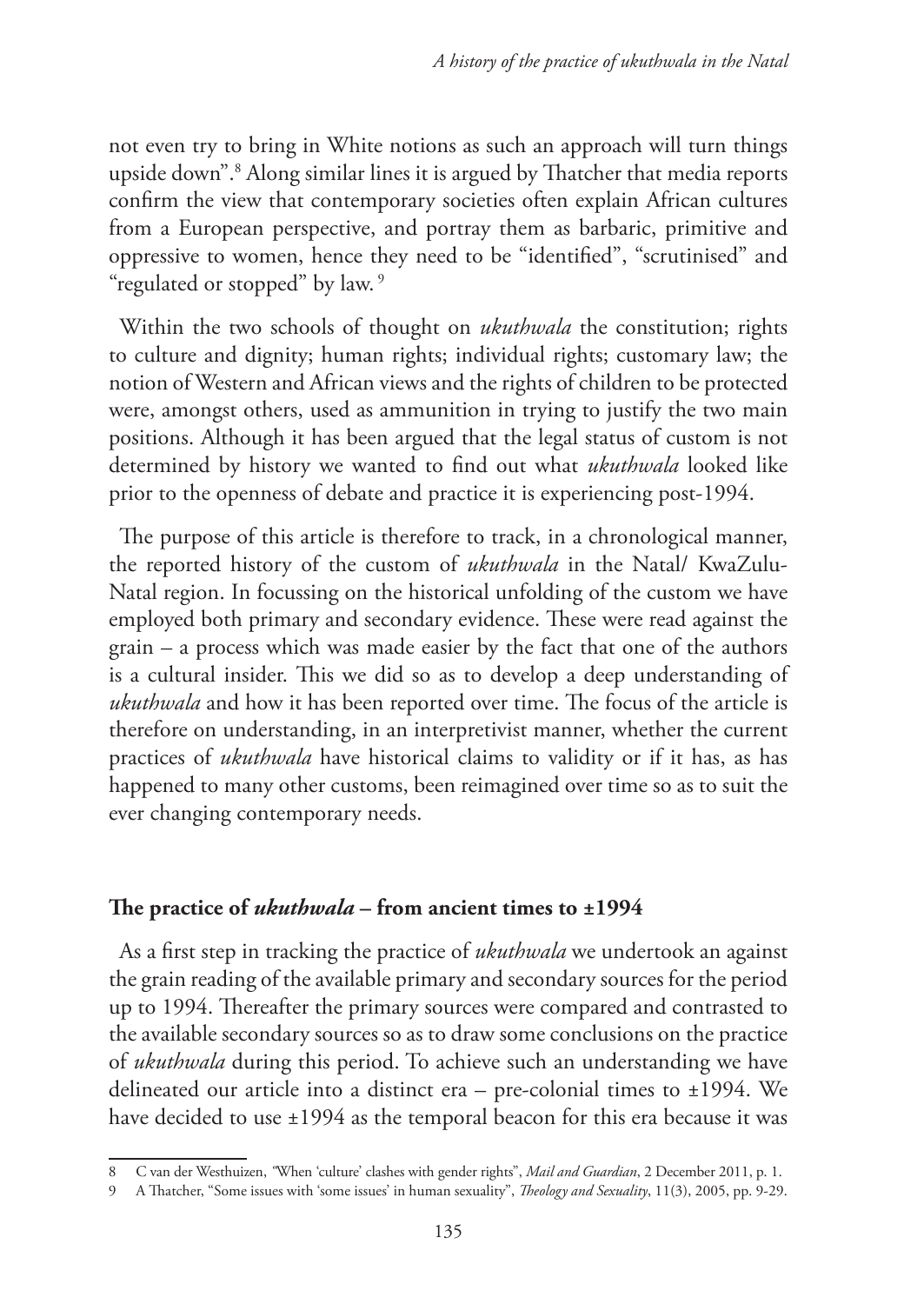then that the various legacies of the past, as it had played out geopolitically in the region, culminated in the end of Natal and White minority rule and the creation of KwaZulu-Natal and African majority rule. During the timeperiod up to 1994, Natal, or at least regions thereof, were at various times, independent African kingdoms, Boer republics, a British colony, a province of the Union and later the Republic of South Africa and part of the KwaZulu Bantustan. In most of these geopolitical constructions power, be it political, economic or social, was in the hands of the Whites and this had a distinct impact on how *ukuthwala* was viewed and reported on.

# *Ukuthwala* **and the archives - from ancient times to ±1994**

The archival collections of the various KwaZulu-Natal Archival Repositories were searched for evidence related to *ukuthwala*. Searches in the electronic database under the term *ukuthwala*, as well as other possible ways of spelling it, yielded no evidence at all and neither did soliciting the help of the archivists on duty. It was only when we equated *ukuthwala* to abduction that archival evidence related to the phenomenon was located. In the end our archival searches identified a limited number of cases that we confidently linked to *ukuthwala*, or aspects thereof, as a practice.<sup>10</sup>

The first archival case that had a clear semblance to *ukuthwala* was reported in 1889 in the Ladysmith district of the Colony of Natal. Zobila was arrested by the Natal Mounted Police at the insistence of Gomain who reported the former for "forcibly abducting" his daughter Nontokozo. All three individuals, with Zobila as a prisoner, were sent by train to Ladysmith for a hearing. This is, however, where the archival trail ends.<sup>11</sup>

The second case took place in 1900 in Pietermaritzburg. Nondhlini ka Sityuble, of the Umgeni Division, was charged, under Act 22 of 1896, in the Native High Court, before an all-White nine-man jury for the abduction and

<sup>10</sup> Three cases related to abduction during this period, against Henry Maulden, Ujantje and Umsutu respectively were located in the Pietermaritzburg Archival Repository. Close reading of these cases revealed that they had little to do with *ukuthwala* or any links were, at the best, tenuous*.* See, Pietermaritzburg Archival Repository (PAR), Secretary of Native Affairs (SNA), Vol. 1/1/54-1/1/55: Letters 301-400, Documentation related to the abduction of Nomvemu by Henry Maulden, April-September 1882; PAR, Bulwer Magistrate (1/BLR), Vol. 7: Minute paper JO Jackson, 22 October 1883 and PAR, Colonial Secretaries Office (CSO), Vol. 1482: Minute papers 6001-6200 1896, Application by RMK Chadwick for the release of Umsutu, 12 October -20 October 1896.

<sup>11</sup> PAR, Ladysmith Magistrate (1/LDS), Vol. 7, 3/3/9: Letter Lance-Corporal H Norris / Magistrate Ladysmith, 11 May 1889.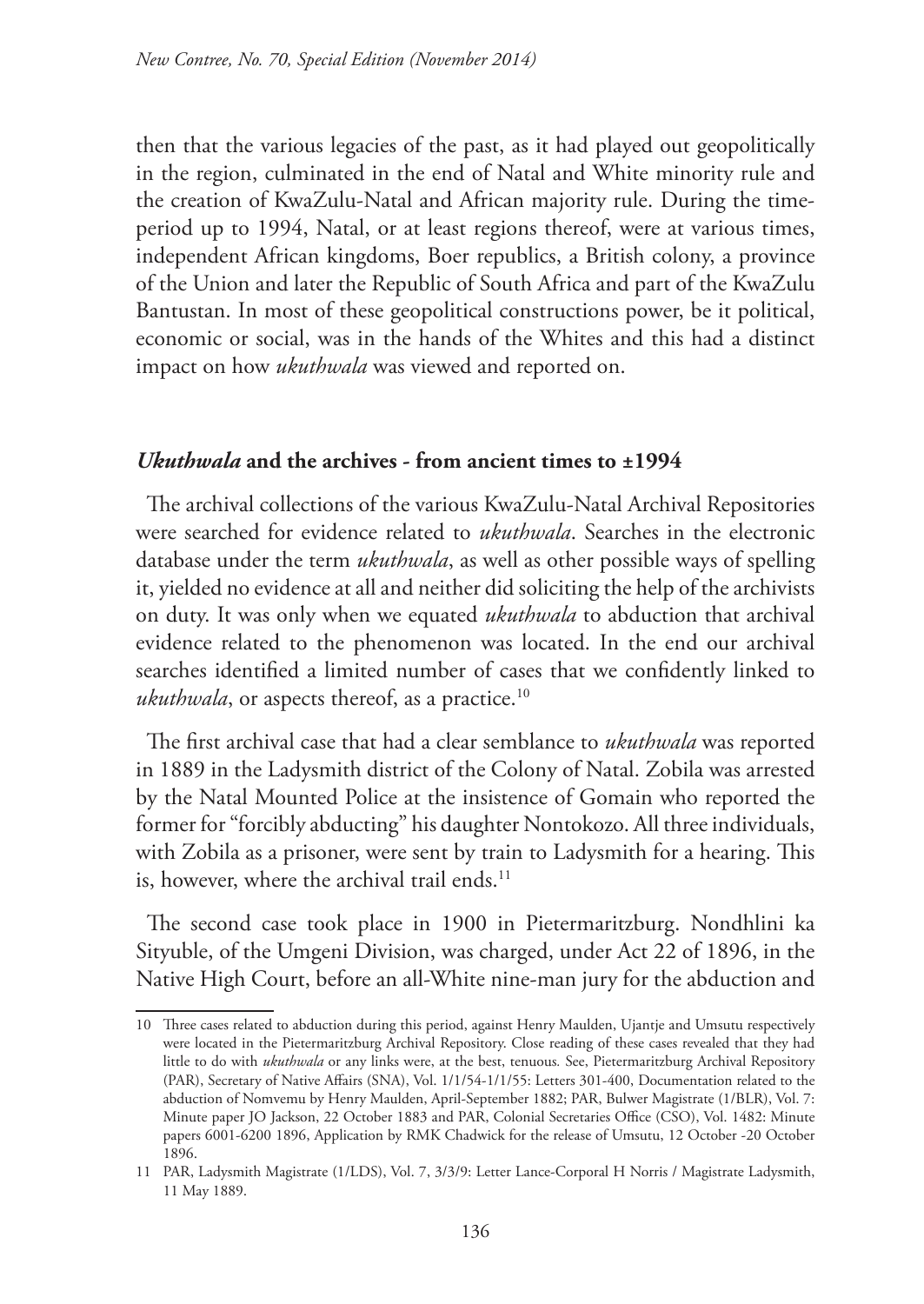assault of Loliya, the daughter of Peni. The complaint of Peni was that his unmarried daughter was taken against his will and in the process Nondhlini did "knock down, drag along the ground, and carry [Loliya] away by force". The court case lasted several days and a number of witnesses were called by both the prosecution and the defence. In the end the verdict of the jury was a unanimous one – Nondhlini was not guilty of abduction and assault.<sup>12</sup>

The creation of the Union of South Africa in 1910 heralded a major change in the constitutional position of Natal. It changed from a self-governing British colony to one of the four provinces comprising the Union of South Africa. As under the previous political dispensation *ukuthwala* as an identifiable practice could only be located in the archive via two court cases. Again it was, in both cases, described as abduction with rape added to the charge sheet in the second case.

The first such case involved none other than Solomon kaDinizulu who was to become the Zulu king. From the available court documents the following narrative could be constructed. Ngoye Gwala's daughter, Nomapasi, who was engaged, resided near Eshowe with her guardian, Mdingi Gwala who was also her brother. While assisting at the wedding of her aunt, Mnyayaiza kaNdabugo, she was spotted by Solomon and he paid her considerable attention. The attraction seems to have been mutual for Nomapasi "though she was informally betrothed to a young man in the Eshowe division, (she) was prepared to give him his conge, and having done so, to accept Solomon as suitor for her hand in marriage". Nomapasi had in the meantime visited a number of family members before returning home to Eshowe to ditch her fiancée in favour of Solomon. These procedural formalities Solomon accepted and once it was completed he was informed that Nomapasi would, as soon as his escort arrived for her, depart on her betrothal visit to him. The said escort arrived in the form of Khanyi Mzimela and Benjamini Magadini Ngema. Nomapasi then proceeded to accompany them along with a women escort of her own Ntombintombi. The party proceeded to the Nobamba homestead with the knowledge of Nomapasi's mother but not that of her guardian brother. The reason for this was explained by Nomapasi as being "in accordance with Native marriage custom". On her arrival at the homestead Solomon was contacted and informed that he needs to prepare himself for, after the usual engagement ceremonies, the marriage should be arranged.

<sup>12</sup> PAR, Supreme Court of the Colony of Natal (RSC), Vol. 1/1/60: Regina vs. Nondhlini ka Sityuble, March-September 1900.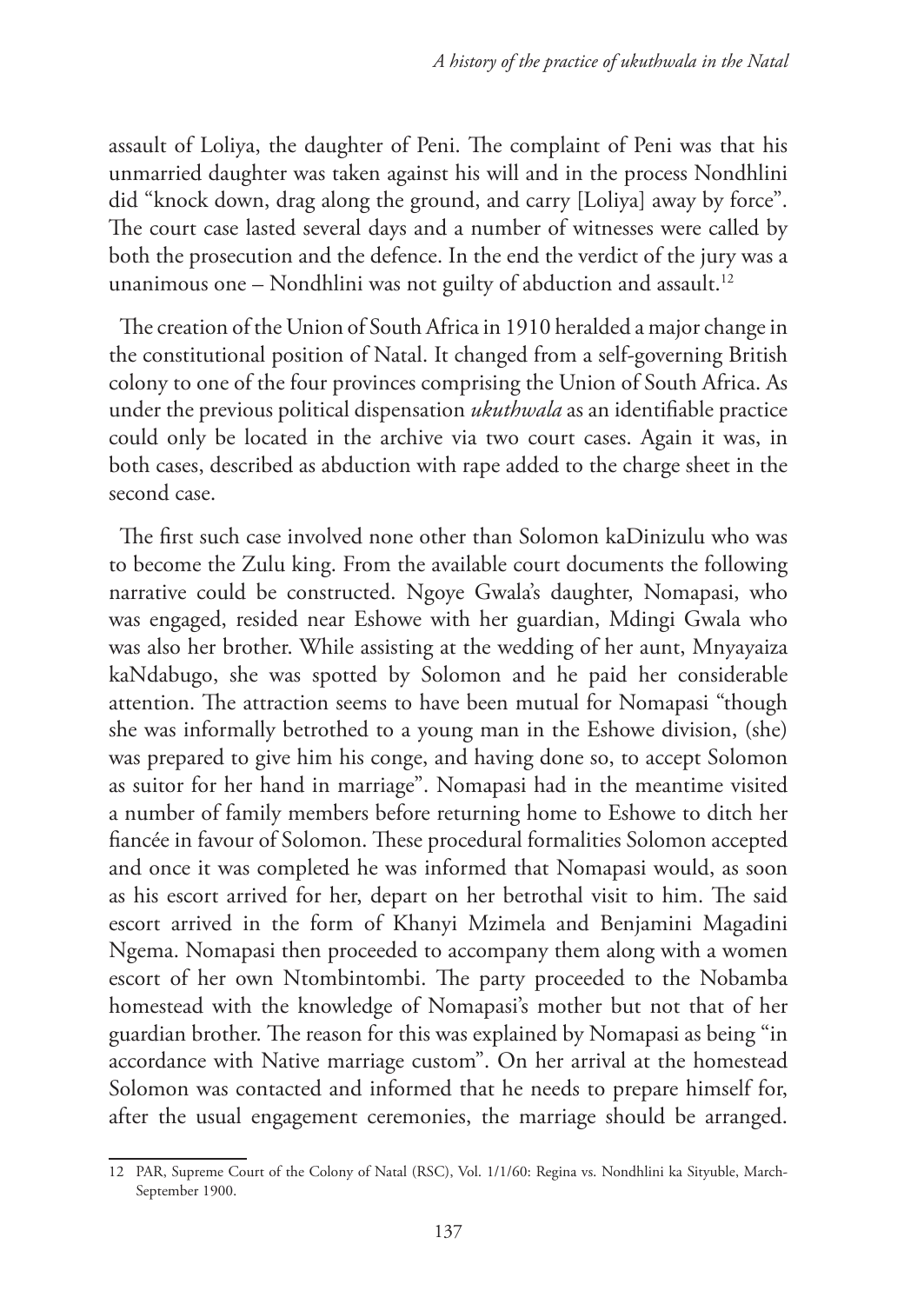Several weeks' later messengers with ten head of cattle as *ilobola* were sent to Nomapasi's guardian, Mdingi Gwala, to ask his consent for the marriage. To the Magistrate of Ndwandwe, who at some stage had to investigate the matter, this was normal and he explained: "no unusual suggestion of anything clandestine about this little romance, in fact, less than strict Native custom ordinarily demands". However, the Natal colonial authorities had a different view and saw it fit to charge Khanyi Mzimela and Benjamini Magadini Ngema, Solomon's designated escort, with abduction. The two men were convicted and fined £5 each by an assistant magistrate at Eshowe.

Solomon was outraged at what transpired and he respectfully asked to be enlightened on what legal basis his two followers were arrested and convicted. He also wanted to appeal the sentence since Nomapasi has testified to the Magistrate of Ndwandwe that she was not "carried away by force" but accompanied the men of her own accord. At this stage the Chief Native Commissioner of Natal became involved and asked for a full explanation from all participants. It emerged that a version of events which stated that Nomapasi was taken away "surreptitiously" appeared and that the men who took her away were therefore charged with abduction. Although the local authorities felt that it would be difficult to prove the complicity of Solomon in the affair the dominant sentiment was clear: "Solomon by virtue of his appointment [as King] now considers that he is entitled to the privileges enjoyed by his forbears who could command any maiden they desired." The key complainant in the case proved to be Nomapasi's guardian, Mdingi Gwala, who was also a police constable for the Natal colonial authorities. He reported the two women as having been abducted. This he did before the cattle offered as *ilobola*, and the accompanying messengers sent by Solomon, had arrived. In the interim, based on his complaint, Kambi Mzimela and Benjamini Ngema were arrested and convicted of abduction.

A furious Solomon then wrote an accusing letter to Mdingi Gwala asking him: "But what cause of hatred have you against me because your sister came to marry me, and then you proceed to charge me before the Whites. This your actions is very bad. Think it over and do not forget it; I shall not forget it. Why did you not wait and look forward to receiving cattle – and rest content. Of course you would have had course for complaint if I refused to give you cattle." Personally, however, Mdingi Gwala was not opposed to the wedding but wanted 15 cattle instead of 10.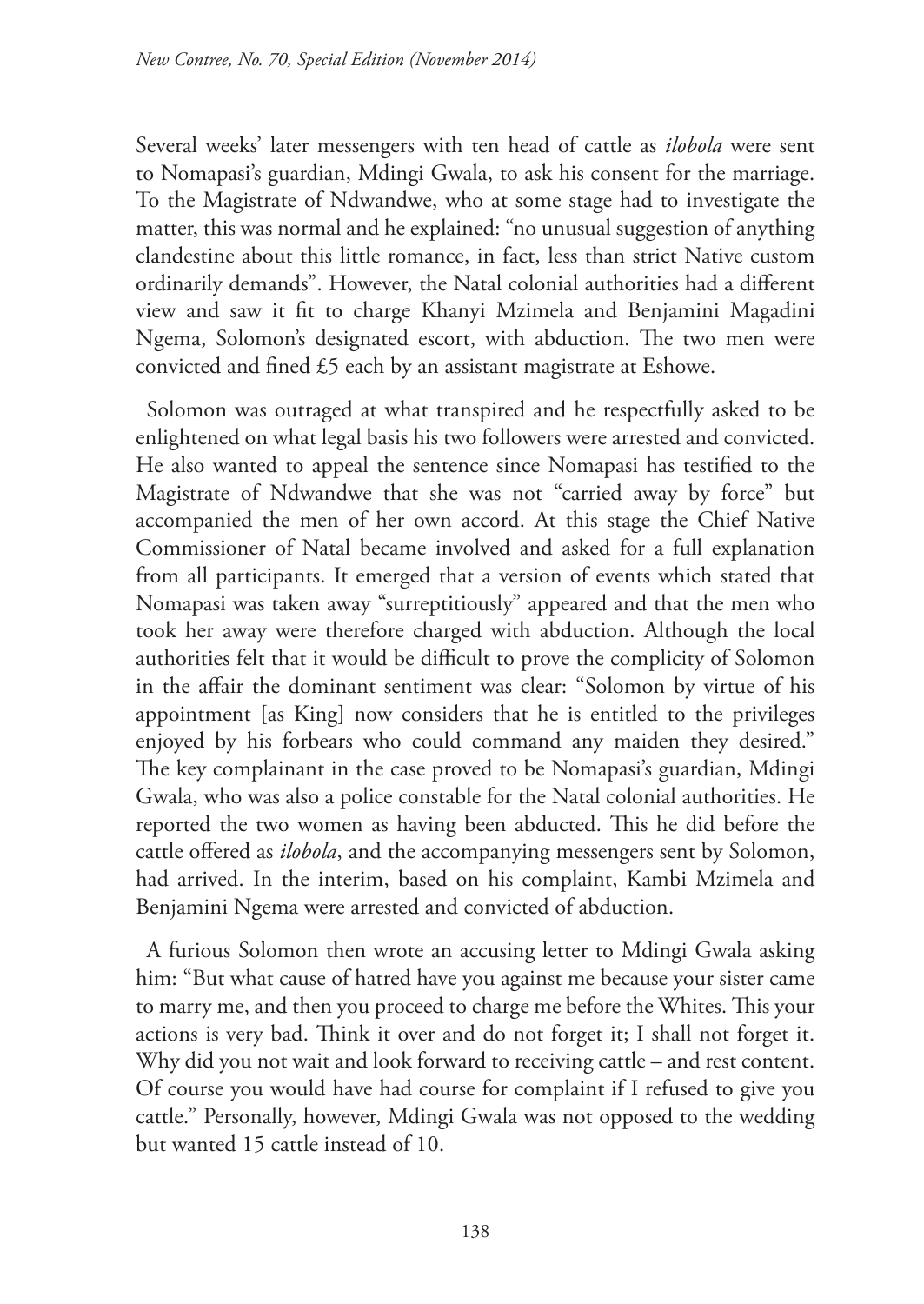The final legal word on the matter came from the Chief Native Commissioner of Natal: "The action of Solomon in sending these two men to fetch the girl Nomapasi to his kraal without the knowledge or consent of her guardian was entirely irregular and cannot be countenanced. The girl's willingness to take part in this escapade does not condone Solomon's action. Under these circumstances no sympathy can be accorded to Solomon or his agents, who have run counter to the law and who must take the consequences".<sup>13</sup>

The next case to be found in the archive occurred more than four decades later. This came in the form of a court case against Bhekempeto Radebe of the Ixopo district in southern Natal. He and two accomplices were accused of abducting the 18-year old women to whom he had been betrothed for four years but for whom he could not meet the *ilobola* demands that her father commanded. The abductee eventually broke-off the engagement with Radebe. The accusation against the men read as follows: "On the 1<sup>st</sup> of May 1960 Radebe being the accused did wrongfully and unlawfully take and abduct Victoria Dlamini an unmarried Bantu girl of the age of 21 years out of the possession and against the will of Dhlamini her father and mother and guardians, for the purpose of having carnal connection with her." It was argued that Radebe and his accomplices took the abductee to the homestead of his father where she was imprisoned under guard. He then, over a period of several days, raped her on several occasions. The abductee was eventually rescued by the police. In sentencing Radebe, Judge Caney indicated that he had considered the fact that he might have been frustrated with the long engagement and the demands made in terms of *ilobola* and it was "not the kind of case where a man waylaid a girl on the roadside". Taking into consideration the relationship that existed between them Radebe was sentenced to three years imprisonment and three strokes with a cane. The latter part of the sentence was suspended for six months on condition that he is not found guilty of a sexual offence during that time.14

These four very different legal cases provide a clear indication that *ukuthwala* was a phenomenon present in the daily lives of the majority of people residing in Natal. However, the four cases merely surfaced when Zulu men in their patriarchal roles felt that they had to employ Western legal systems to regain

14 PAR, RSC, Vol. 1/1/368 – 290/301, Criminal cases 1960: Regina vs. Bhekempeto Radebe, 29 September 1960.

<sup>13</sup> PAR, Chief Native Commissioner (CNC), Vol. 310, Correspondence 5842/1917: Alleged abduction by Solomon kaDinizulu, 27 September 1917-12 December 1917. This court case against Solomon kaDinizulu does not feature at all in the biography on him by Nicholas Cope. S Cope, *To bind the nation. Solomon kaDinizulu and Zulu Nationalism 1913-1933* (Pietermaritzburg*,* University of Natal Press, 1993), pp. 120-130.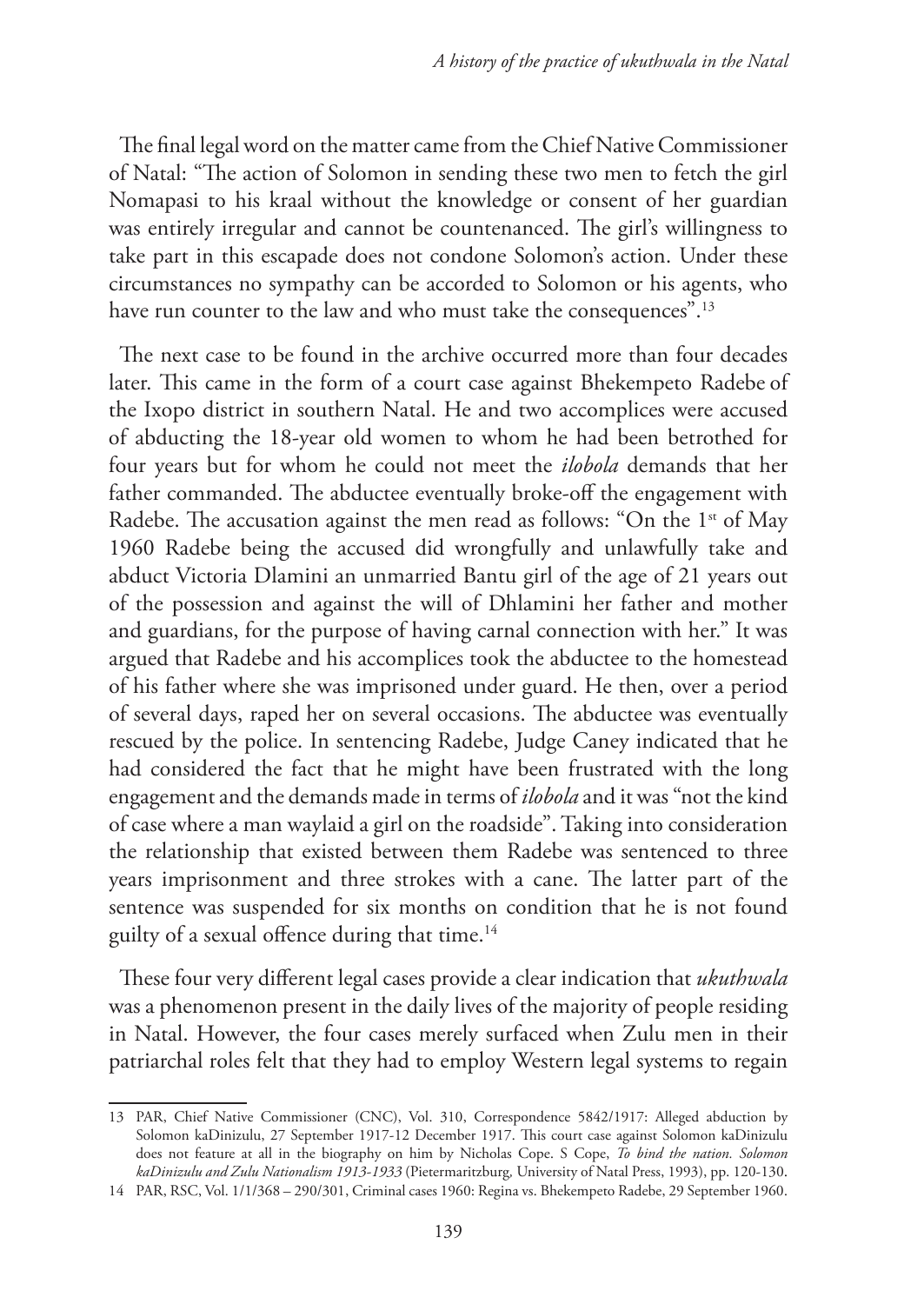control over the women in their care. *Ukuthwala* thus only became a matter of contestation when fathers and guardians felt aggrieved and wronged on some level by what had transpired. They then, in the cases of Mdingi Gwala, further contributed to the unravelling of the practice by ignoring, for example, the traditional protocol whereby couples used *ukuthwala* to persuade a young woman's family to open-up the process of marriage negotiations. Instead, they subscribed to and used the patriarchal Western legal system and world view to try to exact some kind of justice for themselves. How the women involved felt was not revealed as their voices are hardly heard in the archival documents.

The image that thus emerges from the archive is not what the Magistrate of Ndwandwe called "strict native custom"15 but rather a product of constructions and reinterpretations by White authorities in collaboration with African male patriarchs.16 Subsequently a Western legal system, based on Western Christian beliefs and frames of reference, was allowed to pass judgement on what was for the most part a traditional African practice, as being harmful and barbarous. Scant wonder then the anger of Solomon kaDinizulu that what was part of the Zulu way of life was charged "before the Whites".<sup>17</sup> Consequently it would be easy to assume, at face value at least, that *ukuthwala* can only be equated to abduction as can be gleaned from the oblique references to it in the four court cases located in the archive.

At this point is where the power of the archive needs to enter the debate. It has been argued that little happened in Natal which did not leave a thorough paper trail. In the view of Robert Morrell this was brought about by the exactitude and reliability which characterized the Natal colonial administration.18 However, it would smack of an arrogance of a bygone era to fully trust that what was found in the archive was all that the practice of *ukuthwala* constituted. For that the archive as a physical and mental construct is much too problematic. It is therefore with some justification claimed that, in the 21st century, archives have lost their sole authority on the design of the past. This is the case because archives as sites of power are limited in terms of the sources they keep. These sources tend to be descriptive inputs that may at times be ambiguous. It is consequently argued with justification that

<sup>15</sup> PAR, CNC, Vol. 310, Correspondence 5842/1917: Alleged abduction by Solomon kaDinizulu, 27 September 1917-12 December 1917.

<sup>16</sup> F Fanon, *Black skin, white masks* (New York, Grove Press, 1959), p. 23.

<sup>17</sup> PAR, CNC, Vol. 310, Correspondence 5842/1917: Alleged abduction by Solomon kaDinizulu, 27 September 1917-12 December 1917.

<sup>18</sup> R Morrell, "The family man and Empire: Sir Albert Hime, 1875-1903", *Journal of Natal and Zulu History,* 8, 1998, pp. 37-38.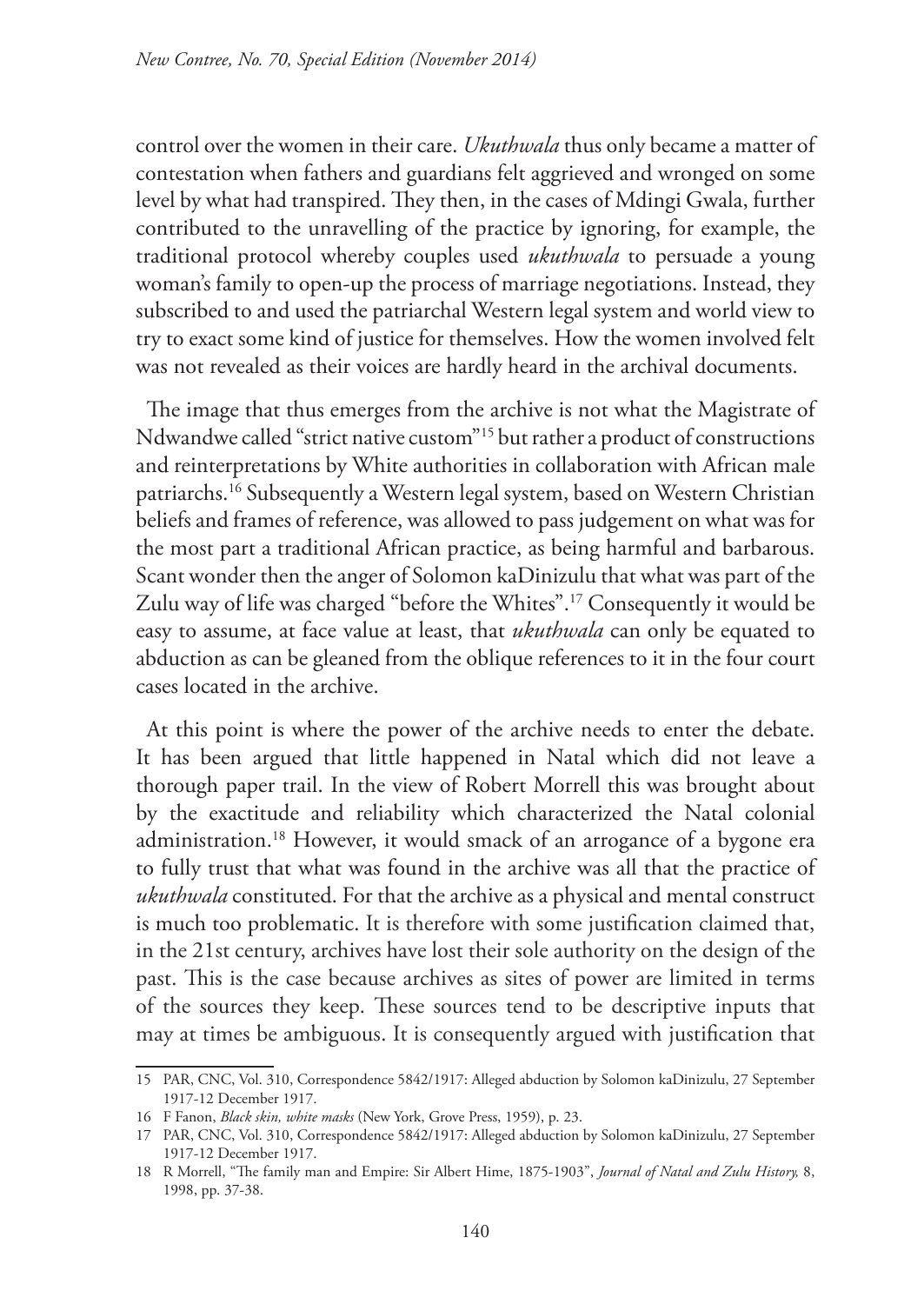researchers should seek out how official documents silence and exclude certain voices.19 It was therefore necessary to turn away from the archive to secondary sources so as to gain a different understanding of the practice of *ukuthwala* in Natal up to 1994. As a result a different perspective of *ukuthwala* emerged when compared to the archive.

### *Ukuthwala* **in secondary sources - from ancient times to ±1994**

Several authors, including Bryant,<sup>20</sup> Krige,<sup>21</sup> Vilakazi,<sup>22</sup> Schapera,<sup>23</sup> and Msimang,24 agreed *ukuthwala* was an age-old custom in the Natal region. The earliest identified secondary source that dealt with *ukuthwala* is the work by John Henderson Soga, a Xhosa Presbyterian minister. Soga claimed that the practice of *ukuthwala* were "faked cases of abduction". In such cases the young man and woman had agreed to elope, but the woman did not wish to appear to be "flouting" her parents and preferred to disguise the elopement with abduction. Such cases, according to Soga, were love romances and the term *ukuthwala* simply denoted that the couple had mutually arranged to elope so that the woman's parents would be faced with little choice if they were unfavourably disposed towards the young man. In the view of Soga women agreed to this procedure in order to marry the men they loved, and escaped from the men to whom their parents sought to marry them. For his part the young man in question had no intention of evading *ilobolo* as he was determined to marry the woman of his choice.<sup>25</sup> Although not from Natal the perspectives of Soga are useful as they provide a view from an insider. This view was that *ukuthwala* was nothing more than a harmless game of love.

A different perspective is provided by Bryant<sup>26</sup> who claimed that *ukuthwala* was a form of marriage proposal. He claims that he personally witnessed an "exceptional case" of a bridegroom "forcibly carrying off" on his shoulders,

<sup>19</sup> AF Isaacman, P Lalu and TI Nygren, "Digitization, History and the making of a postcolonial archive of Southern African liberation struggles: The Aluka Project", *Africa Today*, 52(2), 2005, pp. 55-77.

<sup>20</sup> AT Bryant, *The Zulu people as they were before the white man came* (Pietermaritzburg, Shuter & Shooter, 1949), pp. 572-575.

<sup>21</sup> EJ Krige, *The social system of the Zulus* (Pietermaritzburg, Shuter & Shooter, 1969), p. 125.

<sup>22</sup> A Vilakazi, *Zulu transformations: A study of the dynamics of social change* (Pietermaritzburg, University of Natal Press, 1962), p. 65.

<sup>23</sup> I Schapera, *The Bantu speaking tribes of South Africa: An ethnographical survey* (Cape Town, Maskew Miller1946), pp. 112-113.

<sup>24</sup> CT Msimang, *Kusadliwa ngoludala* (Pietermaritzburg, Shuter & Shooter, 1991), p. 228.

<sup>25</sup> JH Soga, *The Ama-Xosa: Life and customs* (Lovedale, Lovedale Press, 1931), p. 31.

<sup>26</sup> AT Bryant, *The Zulu people as they were…,* p. 573.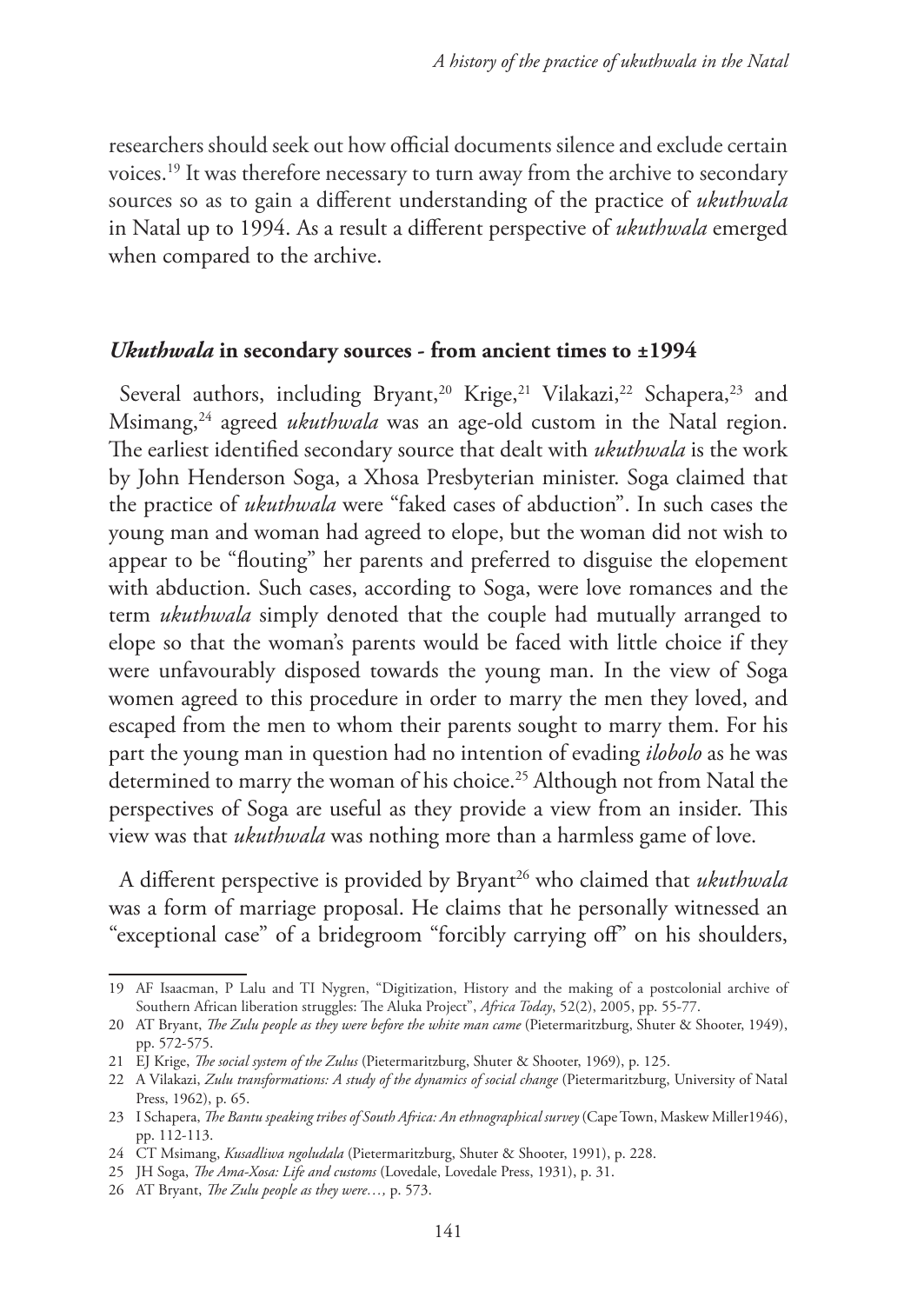with her guardian's concurrence, a "recalcitrant" woman who was struggling wildly and was unwilling to go to him. The women had previously consented to be *thwalwa'd*, and was later found to be a happy wife of the man who carried her away. Writing from the White perspective of the time Bryant proclaimed that "marriage by capture" was "a great sport in olden times" and only in exceptional cases was a woman *thwalwa'd* against her will. On this Bryant is clear - during what he calls ancient times no man would abduct a woman without having made an attempt to woo her first.<sup>27</sup> Schapera,<sup>28</sup> writing in the roughly the same era as Bryant, described *ukuthwala* as a form of marriage. The problem with Schapera's argument is that not enough emphasis is placed on the practice to distinguish it from marriage. Nevertheless the works of Bryant and Schapera, each with its own biases, provides some insight into the complex world of *ukuthwala* in the context of the time.<sup>29</sup>

The social anthropologist Eileen Jensen Krige argued that among the Zulu *ukuthwala* took place when a young engaged woman, or her father broke the contract relating to the marriage negotiation process. A young man with a number of his friends would then secretly "carry off" the young woman to his home. On arrival there the young man's family dressed the young woman in an *isidwaba* - a Zulu leather skirt. This symbolises that she is about to marry or is married. According to Krige there was no evidence available to indicate whether under *ukuthwala* a woman's parents were obligated to allow their daughter to marry the man who *thwala'd* her.<sup>30</sup> What Krige also does not reveal is whose consent was sought, the young woman's or her parents', and if consent is not given if *ukuthwala* then becomes abduction.

A partial answer to the question emanating from the work by Krige is provided by anthropologist, EJ de Jager. He argued that that there were two forms of ukuthwala, the forced version which was called bride abduction (*ukuthwala ngenkani*), and agreed-upon ukuthwala. Most often the underlying motive behind agreed-upon *ukuthwala* was to place before either the woman, or her parents, marriage as a fait accompli. As far as bride abduction was concerned he argued that it was not regarded as normal social behaviour.<sup>31</sup>

<sup>27</sup> AT Bryant, *The Zulu people as they were…,* p. 573.

<sup>28</sup> I Schapera, *The Bantu speaking tribes of South Africa…,* pp. 112-113.

<sup>29</sup> PM Nkosi, "'Ingcwaba Lentombi Lisemzini': A socio-cultural and gendered construction of *ukuthwala* among the Zulu people in selected rural areas of KwaZulu-Natal" (PhD, UKZN, 2012), pp. 21-22.

<sup>30</sup> EJ Krige, *The social system of the Zulus…,* pp. 165-170.

<sup>31</sup> EJ de Jager, "Traditional Xhosa marriage in the rural areas of the Ciskei, South Africa", EJ de Jager (ed.), *Man: Anthropological essays presented to O.F Raum* (Cape Town, Struik, 1971), pp. 160-192.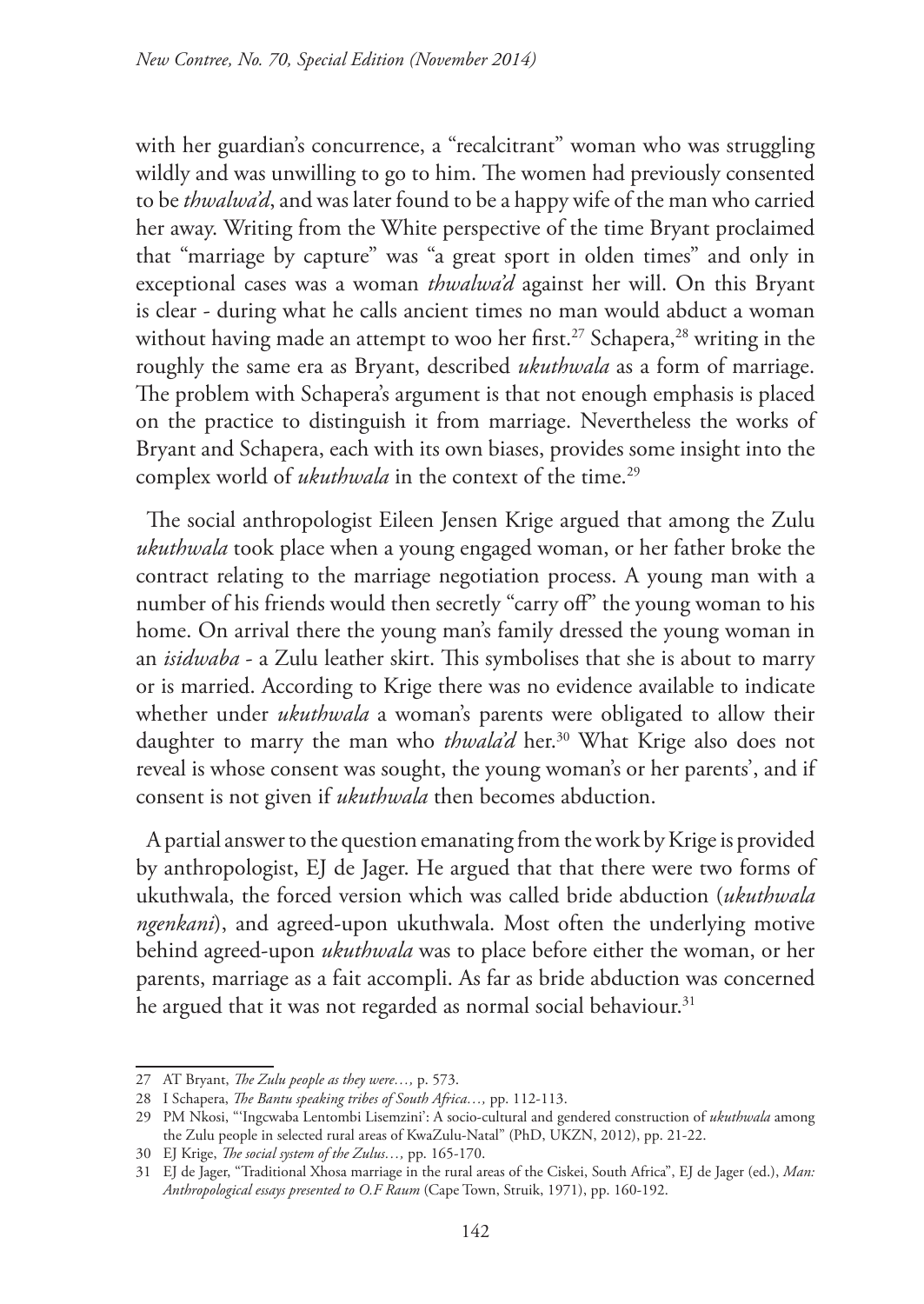A different perspective, be it from a geographical area bordering the then Natal, is mooted by Hunter. He argued that to carry off a woman to marry her was considered quite respectable and there was no shame in such a marriage for either the bride or groom. It could also be a signal for the *ilobola*  negotiations to begin. Reporting on 26 marriages investigated in Pondoland he concluded that five were arranged; in five cases the women was *thwala'd*; in 13 the couple eloped, and in three the women were married off by her people and then ran away and married a lover. Hunter does, however, explain that for a woman to elope was rather shameful because she should never admit that she willingly went to a man.<sup>32</sup>

The secondary works reviewed thus far were all produced in the period up to the 1990s. What all the authors agreed upon was that *ukuthwala* was a longstanding custom in Natal. While Bryant romanticized it as an adventurous and exotic Zulu practice, Schapera conflated it with marriage. Krige in turn related it to marriage contracts and negotiations but was not clear on if actual consent was given for the act of being *thwala'd* and what this meant in terms of abduction. In the view of Hunter *ukuthwala* was a legitimate practice around marriage negotiations and the relative freedom young people had in choosing spouses. Only de Jager hinted at the possibility of the existence of both *ukuthwala intombi* and *ukuthwala ngenkani*. However, he provided no detail on what it entailed. All these works were produced by White anthropologists and historians in an era of White rule underpinned by Western perspectives. Consequently these works should be read against this backdrop. The exception amongst the authors was Soga. As an African he presented *ukuthwala* as a nuanced interaction at the junctions of love and parental consent masked as abduction. In presenting *ukuthwala* in this manner the mission-educated Soga hardly strayed from the quixotic ways of thinking of his White counterparts in the era leading up to 1994, namely that *ukuthwala intombi* was the absolute norm.<sup>33</sup> In so doing the secondary works reviewed with the exception of the passing reference by de Jager, contradicted the existing archival evidence that more contested forms of *ukuthwala* existed. The reviewed secondary works also did something else – they presented a

<sup>32</sup> M Hunter, *Reaction to conquest: Effects of contact with Europeans on the Pondo of South Africa* (London, Oxford University Press, 1961), p. 189.

<sup>33</sup> With reference to Soga it is probably fair to ask how much of an insider he was. For a theoretical engagement with a similar question, see: K Narayan, "How Native Is a "Native" Anthropologist?", *American Anthropologist*, 95, 1993), pp. 671-686.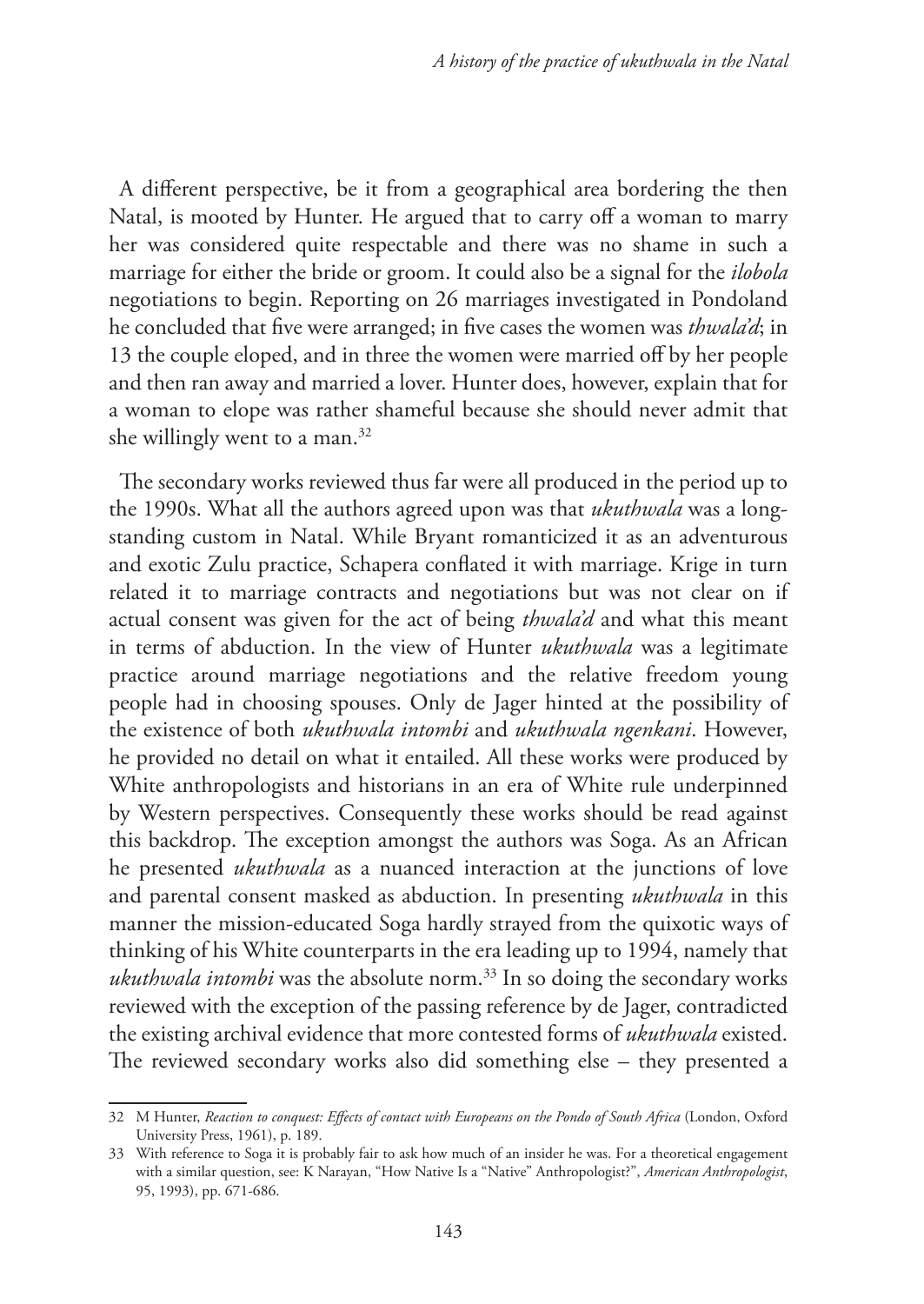sanitised White anthropological view of what the magistrate of Ndwandwe called "strict Native custom" as it related to *ukuthwala*. In so doing it proved to be as one-sided as the archival sources in masking variations present within the practice.

Deeply engaging with the idea that both *ukuthwala intombi* and *ukuthwala ngenkani* existed, and in so doing giving credence to the court cases found in the archives, only happened in the early 1990s. By that stage the end of White rule was in sight and it was more acceptable to challenge conservative patriarchal positions about African cultural practices. Gordon and Spiegel referred to this time period, with specific reference to anthropology, as a sense of disarray as South Africa moved from apartheid to black majority rule.<sup>34</sup> Msimang, writing about *ukuthwala* at this time, explained that while in agreement that there is no accord regarding the exact meaning of the practice in contemporary Natal, it also had a dark side related to patriarchy and the suppression of women's rights. Msimang argued, in line with the idea of *ukuthwala ngenkani,* that it sometimes took place when a young woman has jilted her sweetheart. The jilted lover then decides to *thwala* away the young woman with the intention of marrying her. He claims in this case a woman is beaten and forcibly *thwalwa'd.*35 Furthermore, Msimang argues that the woman's brothers may come to rescue her and this may result in a faction fight. He concludes that if the men who *thwala'd* the woman is victorious, the young woman would be married off.

But Msimang also wrote about the second form of *ukuthwala* which is a traditional Zulu practice that opens up the marriage negotiating process when it is difficult to have it started otherwise. Under this form of *ukuthwala* a young man and his "sib-mates" carried the woman to the young man's home. On arrival, they would dress her in an *isidwaba*. After a young woman was *thwalwa'd*, a message through the *abakhongi* (marriage negotiators) would be sent to her parents informing them to *funelani nganeno* (search from this side for your missing daughter). This is an expression that simply informs them about where she was. In such cases *ilobolo* negotiations resume and the marriage negotiation process becomes open.<sup>36</sup> According to Msimang this is

<sup>34</sup> RJ Gordon and AD Spiegel, "Southern Africa revisited", *Annual Review of Anthropology,* 22, 1993, pp. 83-105.

<sup>35</sup> This resonates very strongly with the court cases against Nondhlini ka Sityuble and Radebe respectively. See PAR, Supreme Court of the Colony of Natal (RSC),Vol. 1/1/60: Regina vs. Nondhlini ka Sityuble, March-September 1900; PAR, RSC Vol. 1/1/368 – 290/301 criminal cases 1960: Regina vs. Bhekempeto Radebe, 29 September 1960.

<sup>36</sup> Compare to the case against Solomon kaDinizulu PAR, Chief Native Commissioner (CNC), Vol. 310 Correspondence 5842/1917: Alleged abduction by Solomon kaDinizulu, 27 September 1917-12 December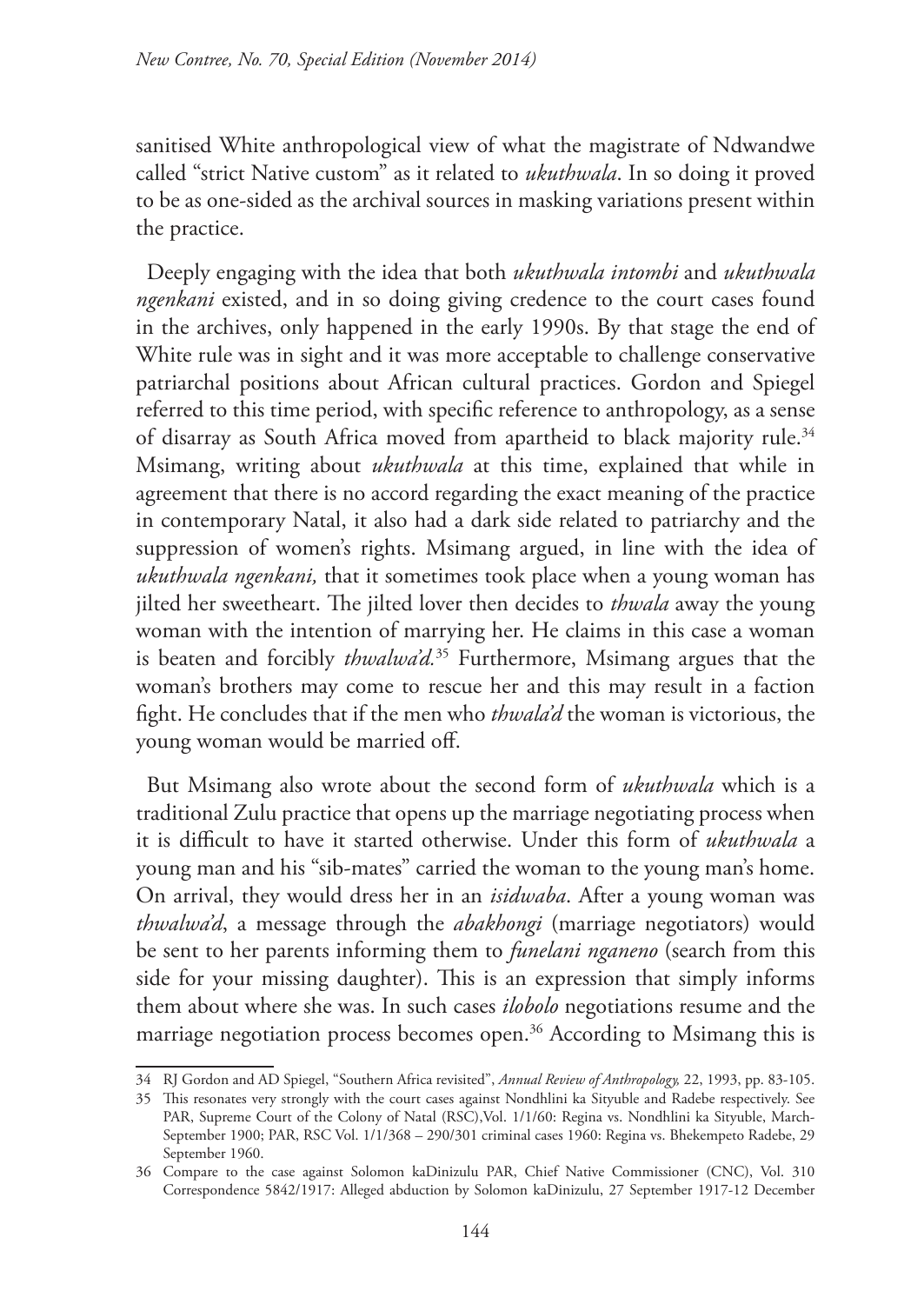an indication that the man who had *thwala'd* the young women meant no harm<sup>37</sup>

Msimang not only challenged the romanticised notions of the other authors regarding *ukuthwala*, but also placed in context the court cases found in the archives. In the process he provided a clearer picture of *ukuthwala intombi* and *ukuthwala ngenkani* and the grey area in-between. In so doing he both confirmed continuities and changes in the practise and challenged the silences and the conflicting ideas that exist around it. Writing in this manner in the early 1990s served to set the scene for the post-1994 debates about *ukuthwala* which were then, for the first time, conducted publically by the people of whose culture it forms part and not by White academics and government officials. As such the liberation experienced in 1994 not only freed the black majority but also freed *ukuthwala* as a practice from the Western discourses to which it was bound. Consequently, all the various positions related to the phenomenon can now be openly supported or challenged. Finally, however the debate about *ukuthwala* is still very much a legal one.

As part of a continuing legal debate, The South African Law Reform Commission has envisaged hosting a workshop on the practice of *ukuthwala*. The purpose of the workshop is to discuss the proposals contained in the discussion paper on the practice of *ukuthwala*38 and to focus on law reform initiatives in this regard. The Commission will consider inputs made and use insights gained during the deliberations in drafting the Bill and report on the practice of *ukuthwala* and its recommendation to the Minister of Justice and Correctional Services. However, research has proven that the law is not the solution to the contradictions and debate about *ukuthwala*. 39 Furthermore, moves by the South African Law Reform Commission to outlaw *ukuthwala* practice started on 30 November 2009 in Pretoria whereby the statutory body was tasked with reviewing and reforming South African law but up to now, there are no remarkable changes.

<sup>1917.</sup>

<sup>37</sup> CT Msimang, *Kusadliwa ngoludala...,* p. 228.

<sup>38</sup> South African Law Reform Commission, Discussion paper 132, Project 138, "The practice of *ukuthwala*"*,*  November 2014.

<sup>39</sup> PM Nkosi, *"Ingcwaba Lentombi Lisemzini"*…, pp. 9-12